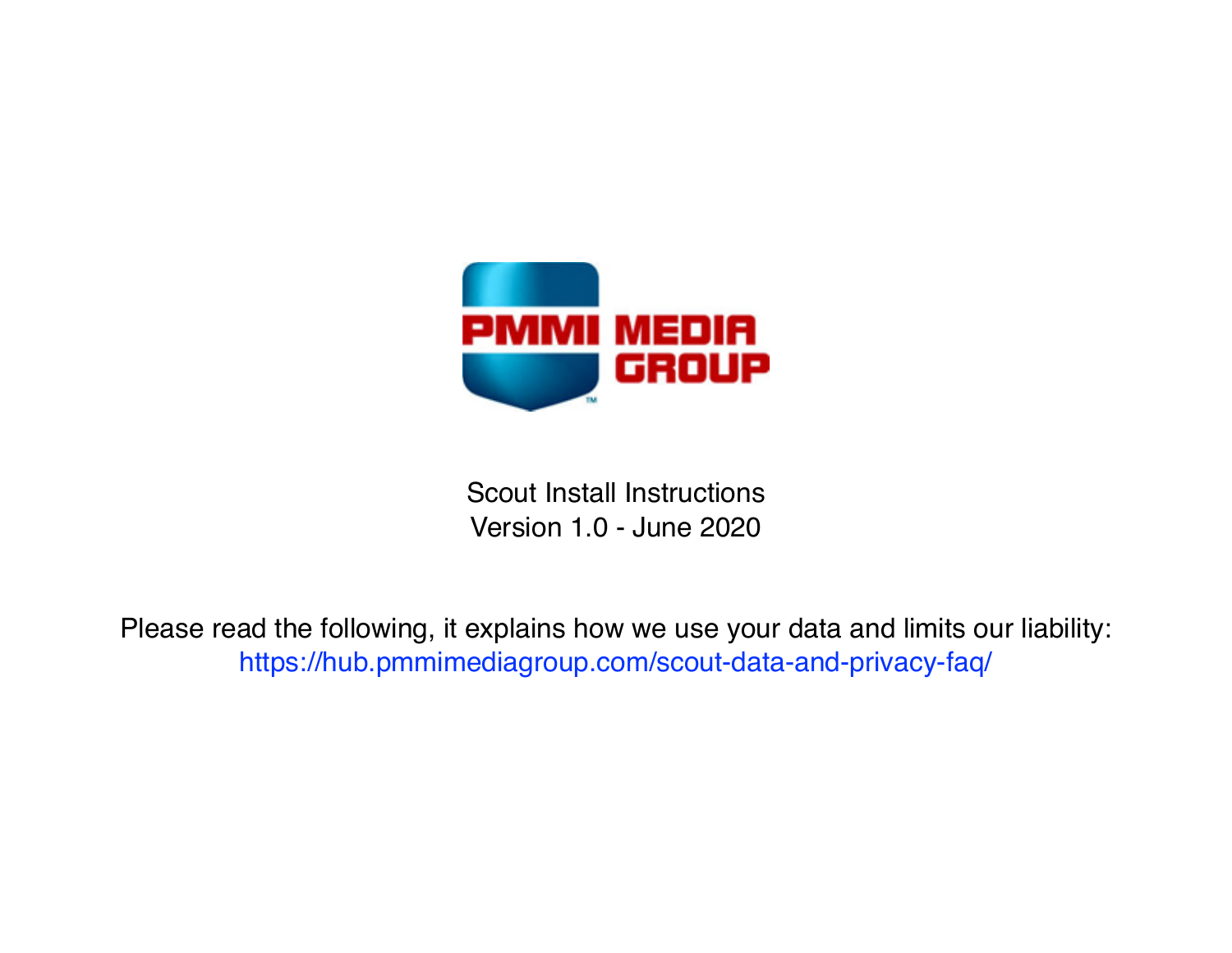Log into Google Tag Manager, and select the container of the website you would like to add the PMG Scout Tag.

### 1. Go to the **Tags** section

### 2. Click on **New**

| Tag Manager<br>$\leftarrow$                        | All accounts > PMMI Media Group<br>staging.packworld.com - stage - |             |                                  | 뜺<br>Ø                   |
|----------------------------------------------------|--------------------------------------------------------------------|-------------|----------------------------------|--------------------------|
| Workspace<br>Versions                              | Admin                                                              |             | Workspace Changes: 0             | Submit<br><b>Preview</b> |
| <b>CURRENT WORKSPACE</b><br>><br>Default Workspace | Tags                                                               |             |                                  | <b>New</b>               |
| Q<br>Search                                        | Name 个                                                             | Type        | <b>Firing Triggers</b>           | Last Edited              |
|                                                    | Article-01-Right                                                   | Custom HTML | Content Page<br>$\bullet$        | o<br>6 months ago        |
| Overview                                           | Article-02-Right                                                   | Custom HTML | O Content Page                   | 6 months ago             |
| Tags '                                             | Article-03-Right                                                   | Custom HTML | $\odot$<br>Content Page          | o<br>6 months ago        |
| Triggers                                           | Article-04-Left                                                    | Custom HTML | O Content Page                   | 6 months ago             |
| Variables                                          | Article-BILibrary                                                  | Custom HTML | Content Page<br>$\bullet$        | o<br>6 months ago        |
| Folders                                            | Article-Bottom-Wide                                                | Custom HTML | Content Page<br>$\bullet$        | ⋒<br>6 months ago        |
| Templates<br>◡                                     | Article-Leaders-Vote-BTN                                           | Custom HTML | Content Page<br>$\bullet$        | o<br>6 months ago        |
|                                                    | Article-Top-Below-Head                                             | Custom HTML | <b>Content Page</b><br>$\bullet$ | 3 months ago             |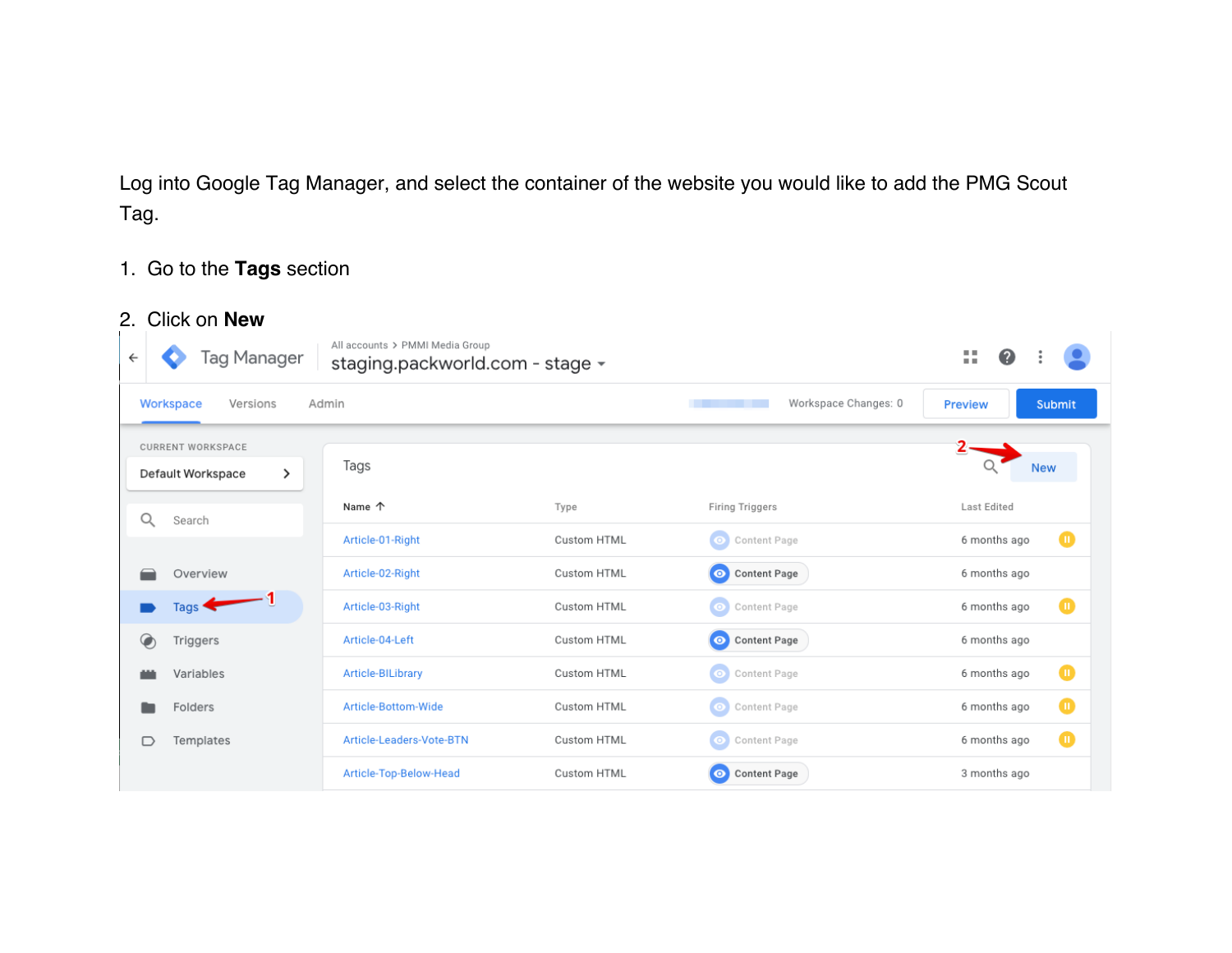- 3. Name your tag **PMG Scout**
- 4. Under **Tag Configuration**, select **Custom HTML**

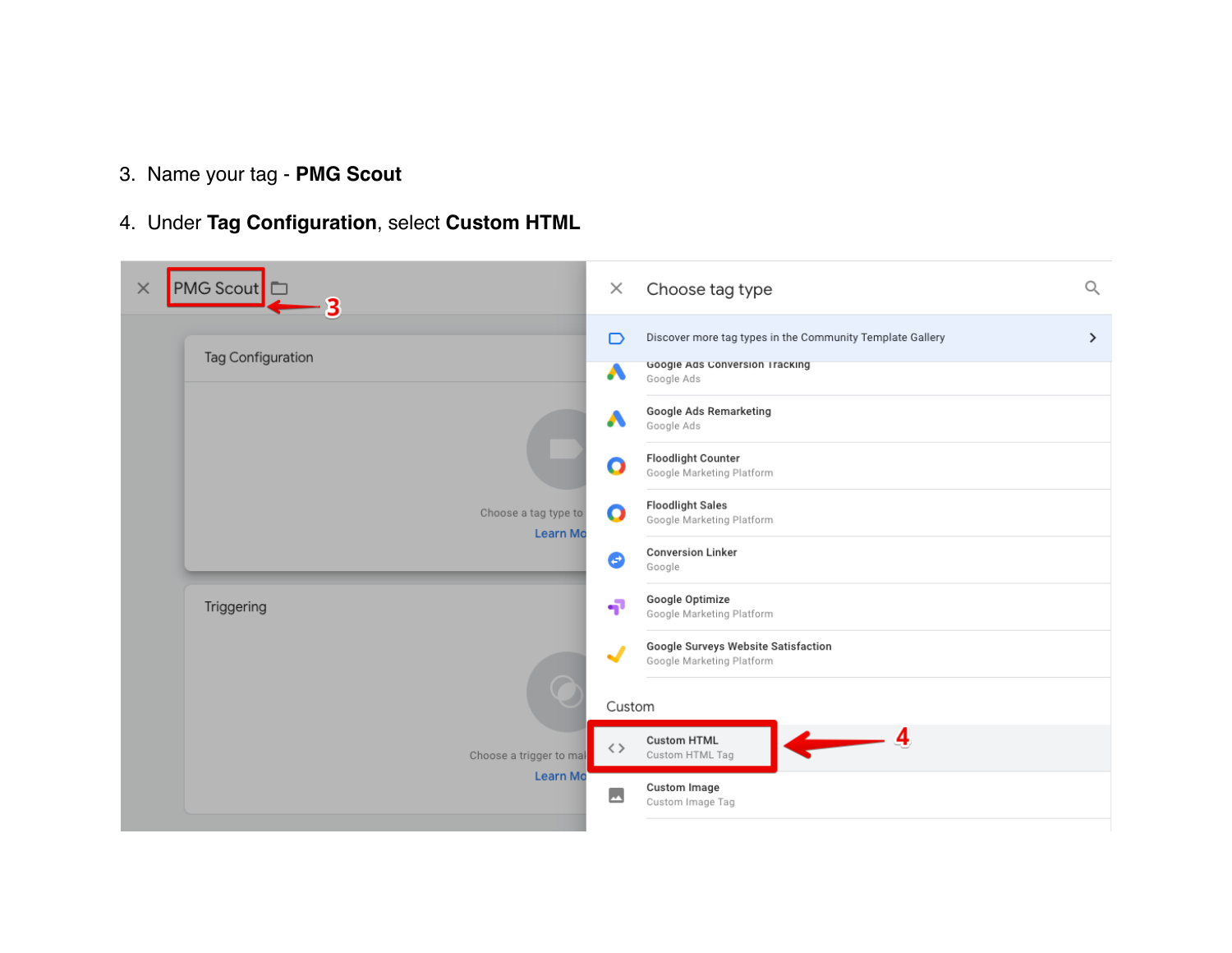5. In the **HTML** section, add this line of script:

<script type="text/javascript" async src="https://s3.amazonaws.com/beacon.pmmimediagroup.com/prod/script.js"></script>

#### 6. Under **Triggering**, Choose a trigger. Select **All Pages**

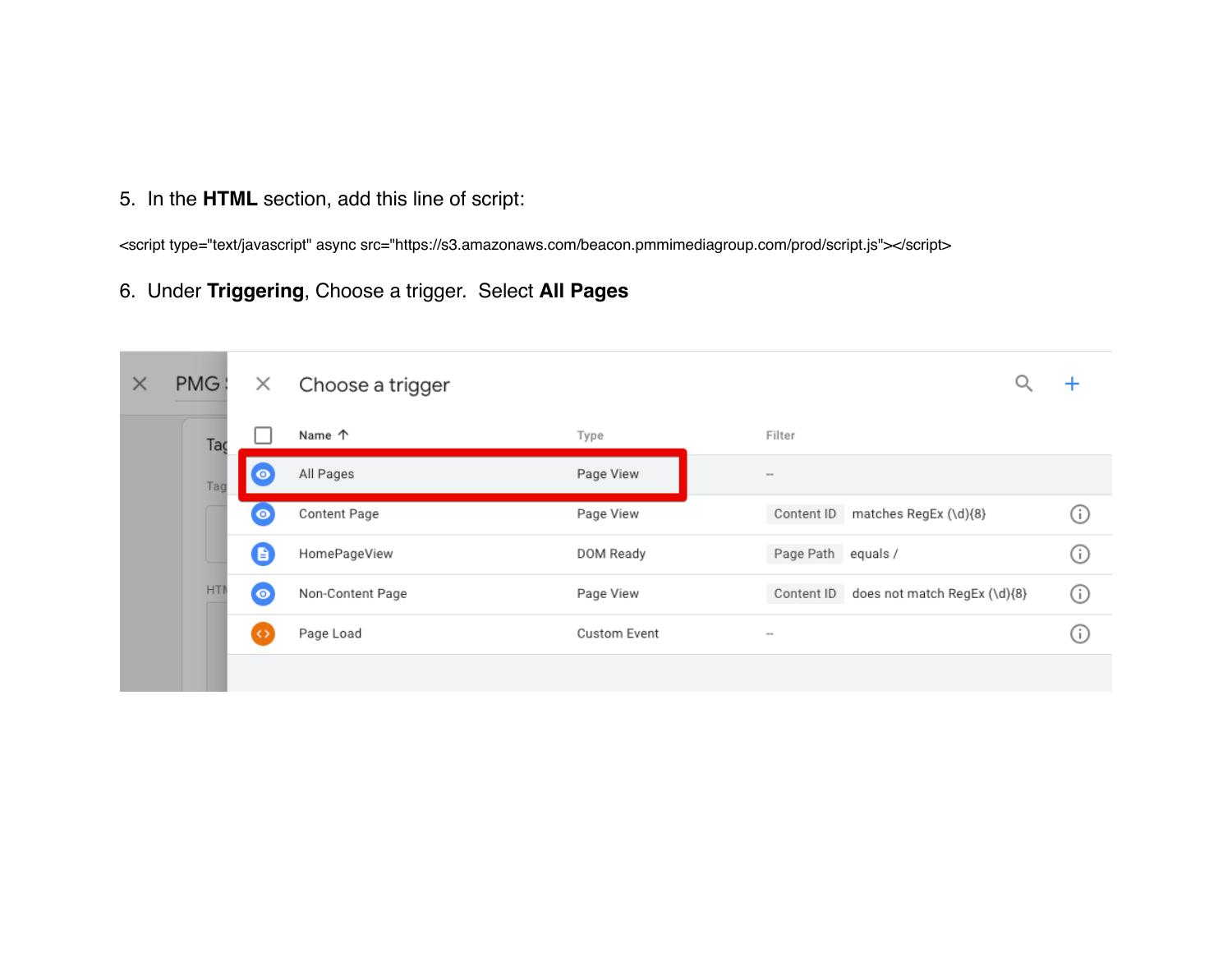7. Your tag should look like this.

| PMG Scout □         |                                                                                                                                |  | Save |
|---------------------|--------------------------------------------------------------------------------------------------------------------------------|--|------|
|                     | Tag Configuration                                                                                                              |  |      |
| Tag Type            |                                                                                                                                |  |      |
| $\langle$ $\rangle$ | <b>Custom HTML</b><br>Custom HTML Tag                                                                                          |  |      |
| HTML 2              |                                                                                                                                |  |      |
|                     | 1 <script async<br="" type="text/javascript">src="https://s3.amazonaws.com/beacon.pmmimediagroup.com/prod/script.js"></script> |  |      |
|                     |                                                                                                                                |  |      |
|                     |                                                                                                                                |  |      |
|                     |                                                                                                                                |  |      |
|                     |                                                                                                                                |  |      |
|                     |                                                                                                                                |  |      |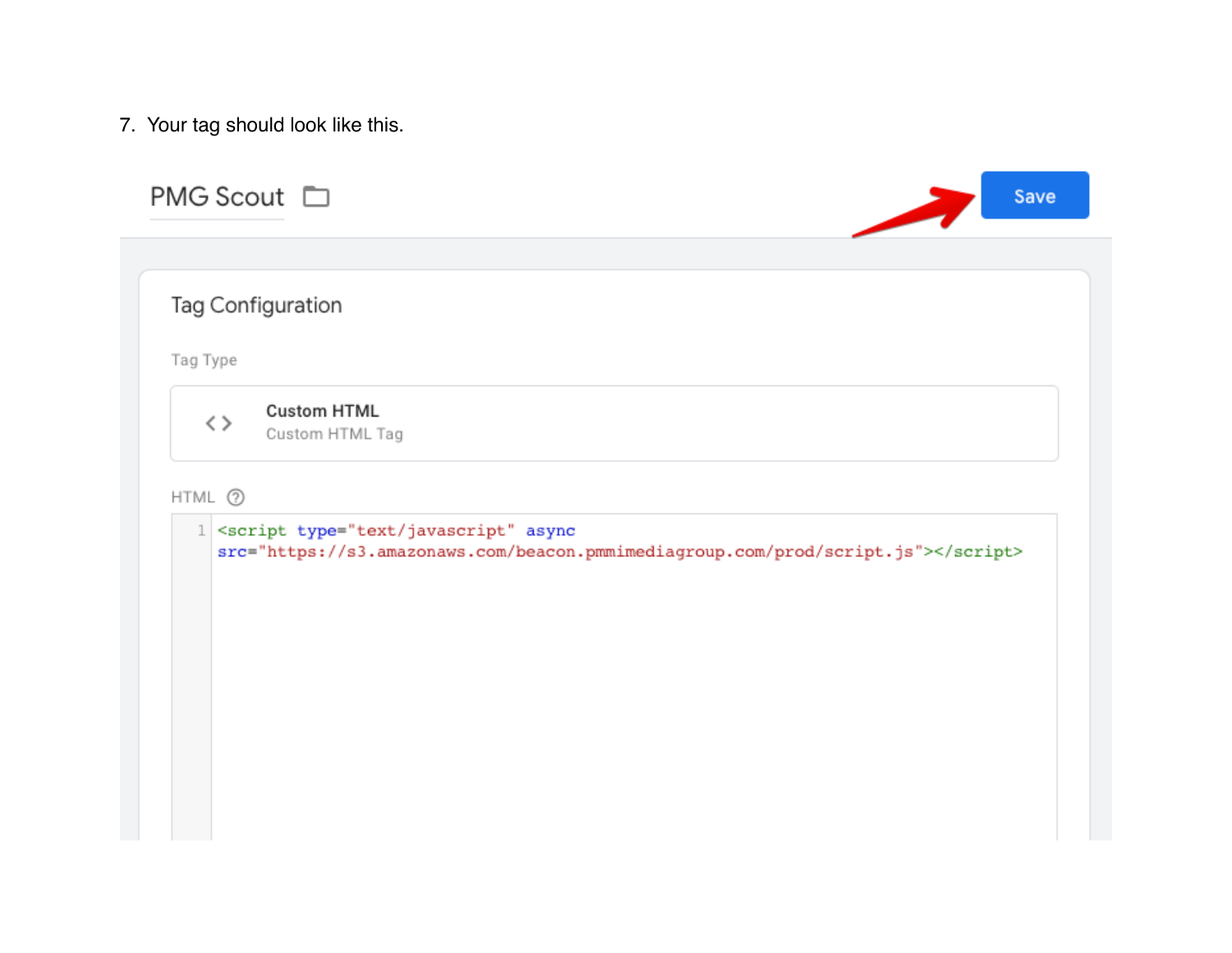| Triggering      |                        |  |  |
|-----------------|------------------------|--|--|
| Firing Triggers |                        |  |  |
|                 | All Pages<br>Page View |  |  |

Then hit **Save.**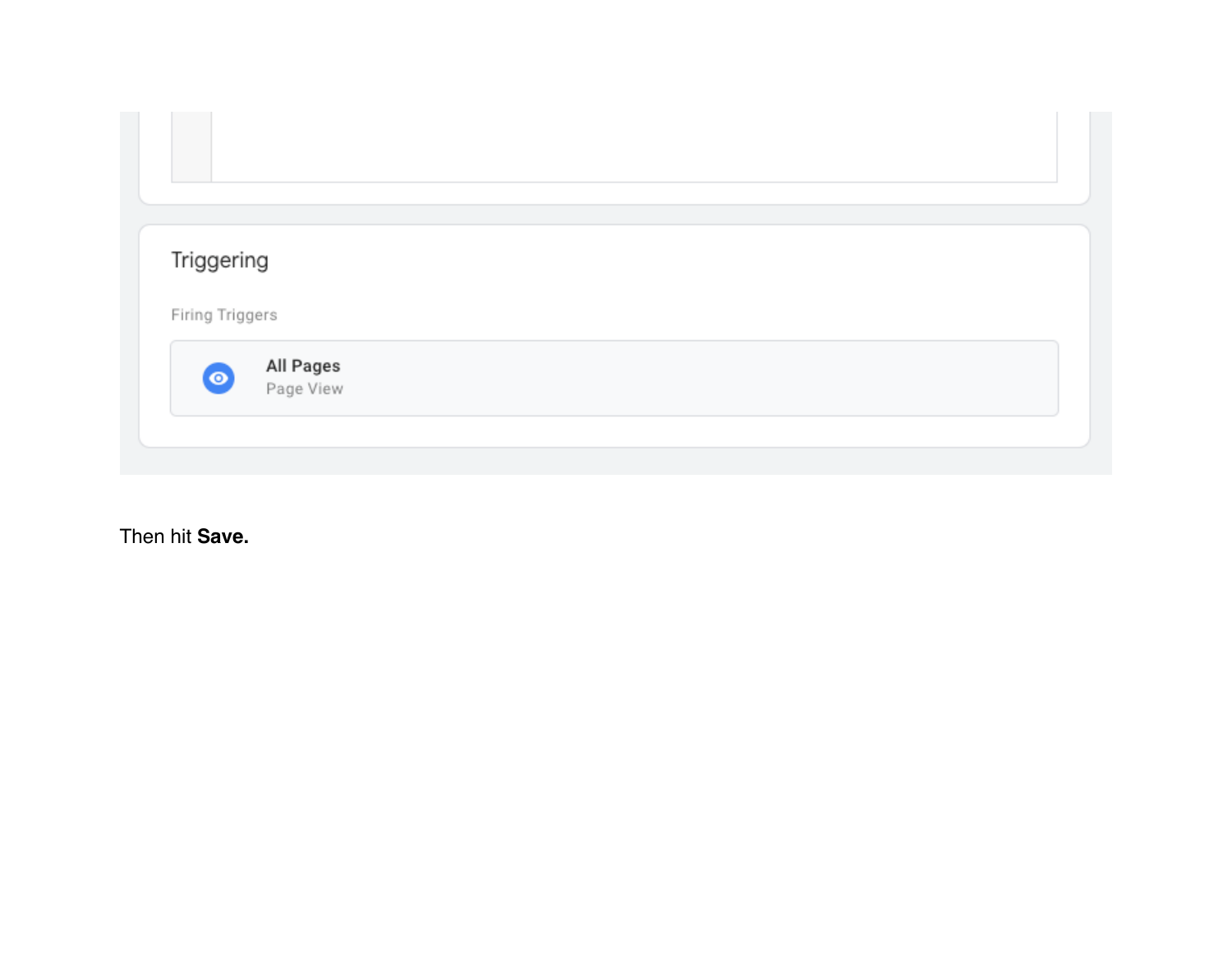## 8. Then at the top right corner, hit **Submit**

| Tag Manager<br>$\leftarrow$                        | All accounts > PMMI Media Group<br>staging.packworld.com - stage - |             |                                  | <b>COLLEGE</b><br>Ø<br>m m |
|----------------------------------------------------|--------------------------------------------------------------------|-------------|----------------------------------|----------------------------|
| Workspace<br>Versions                              | Admin                                                              |             |                                  | Submit<br>Preview          |
| <b>CURRENT WORKSPACE</b><br>⋋<br>Default Workspace | Tags                                                               |             |                                  | Q<br><b>New</b>            |
| Q<br>Search                                        | Name 个                                                             | Type        | <b>Firing Triggers</b>           | Last Edited                |
|                                                    | Article-01-Right                                                   | Custom HTML | Content Page<br>o                | $\bf o$<br>6 months<br>ago |
| Overview                                           | Article-02-Right                                                   | Custom HTML | <b>Content Page</b><br>$\bullet$ | 6 months ago               |
| Tags                                               | Article-03-Right                                                   | Custom HTML | Content Page<br>о                | $\blacksquare$<br>6 months |
| Triggers<br>Ø                                      |                                                                    |             |                                  | ago                        |
| Variables                                          | Article-04-Left                                                    | Custom HTML | <b>Content Page</b><br>$\bullet$ | 6 months ago               |
| Folders                                            | Article-BILibrary                                                  | Custom HTML | Content Page<br>$\bullet$        | o<br>6 months<br>ago       |
| Templates<br>I)                                    | Article-Bottom-Wide                                                | Custom HTML | Content Page<br>$\bullet$        | o<br>6 months              |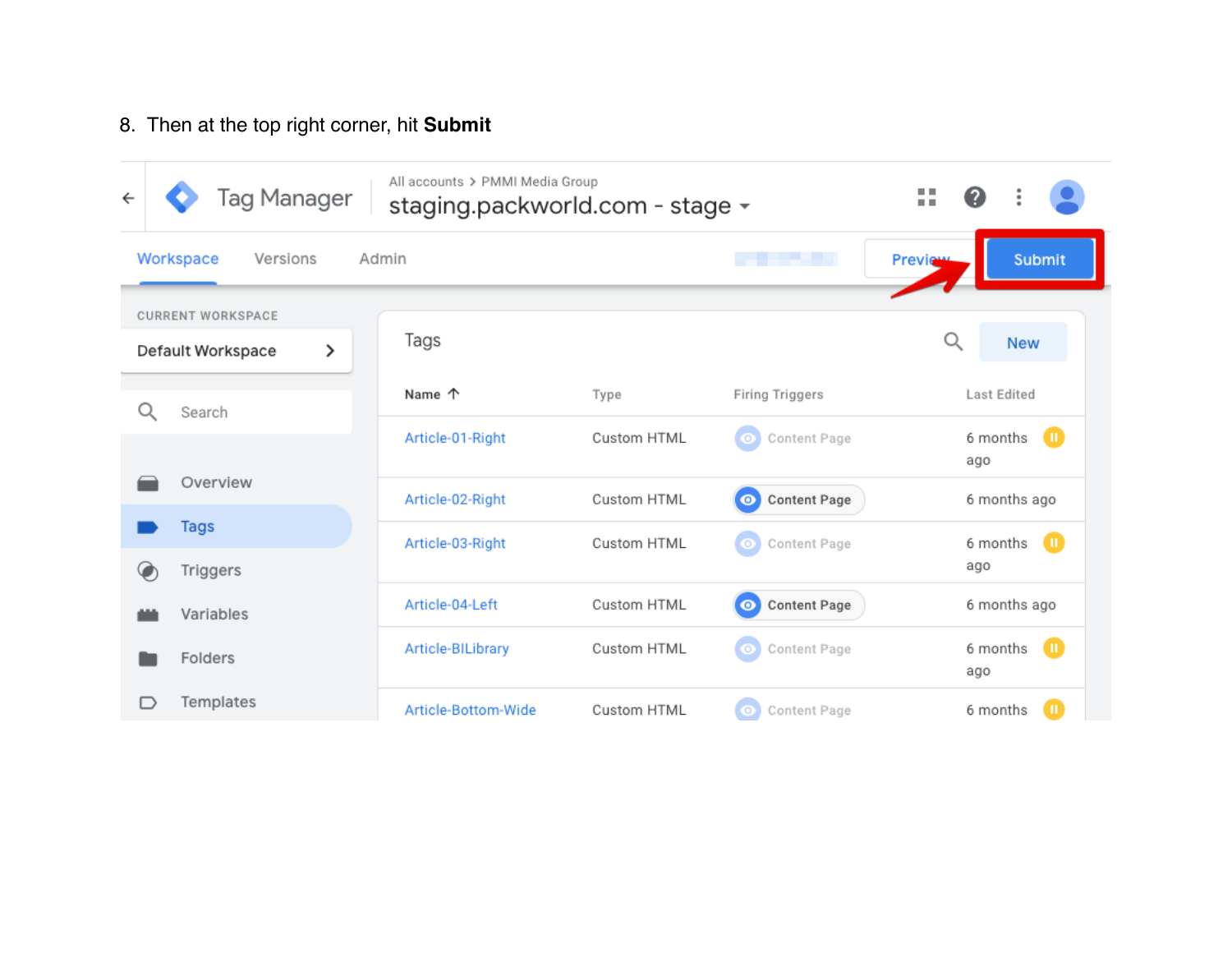# 9. Make a note of your changes, then **Publish**.

| $\leftarrow$   |                                 | × | Publish<br>Submit Changes                                                                                                                                                     |  |
|----------------|---------------------------------|---|-------------------------------------------------------------------------------------------------------------------------------------------------------------------------------|--|
| <b>CURRENT</b> | Workspa<br>Default <sup>1</sup> |   | Submission Configuration<br><b>Publish and Create Version</b><br><b>Create Version</b><br>$\mathbf{t}$<br>Push changes to your sites<br>Save changes and create a new version |  |
| Q              | Se                              |   | <b>Version Name</b><br>Added PMG Scout .                                                                                                                                      |  |
|                | $\circ$                         |   | Version Description                                                                                                                                                           |  |
|                | Ta                              |   | Add a detailed description of the changes                                                                                                                                     |  |
|                | Tri<br>Va                       |   |                                                                                                                                                                               |  |
|                | Fo                              |   |                                                                                                                                                                               |  |
|                | Te                              |   | Publish to Environment<br>Live<br>- P                                                                                                                                         |  |